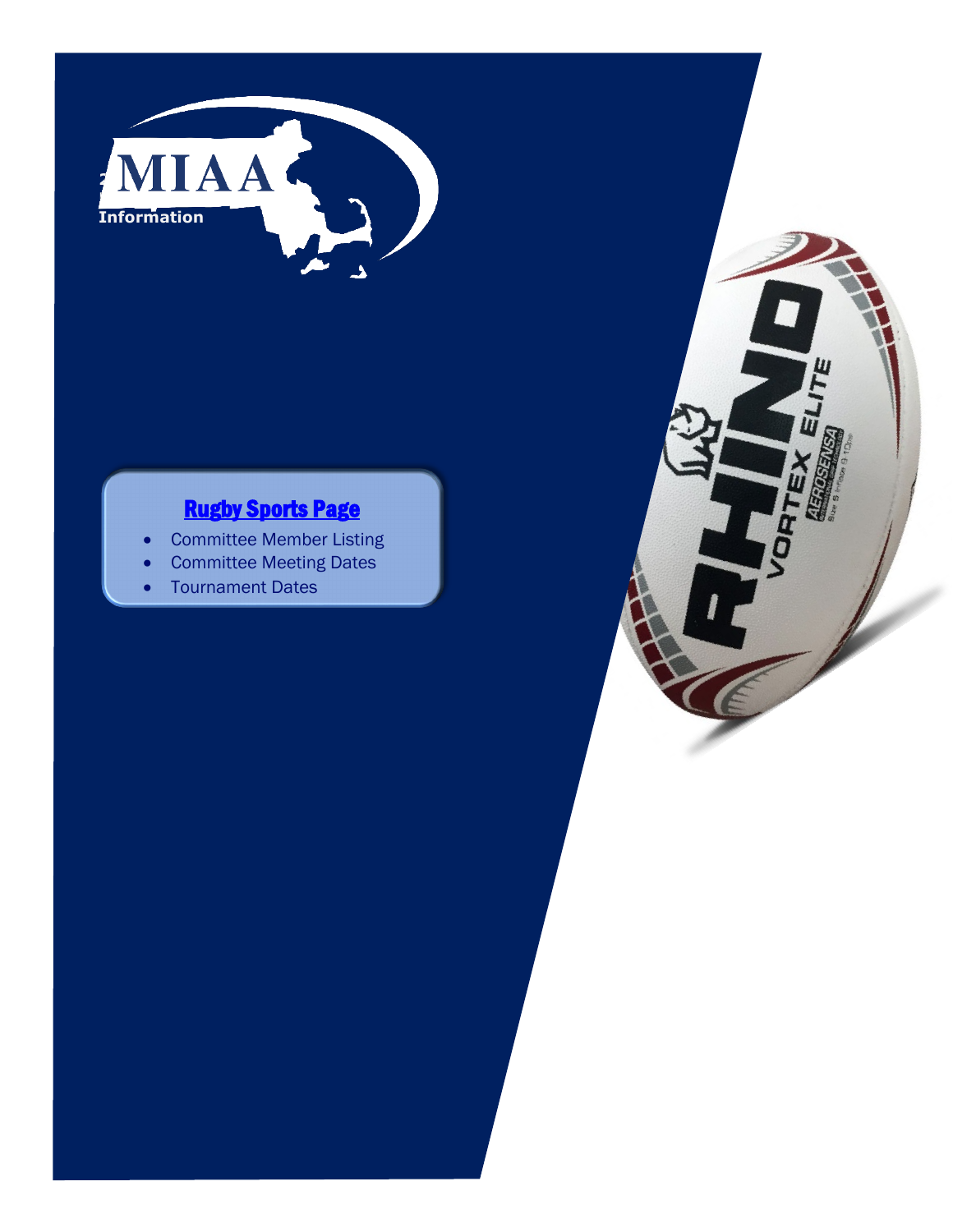

## **MASSACHUSETTS RUGBY TOURNAMENT RULES**

Rules – Laws of the Game Rugby Union.

#### **A. QUALIFYING CRITERIA**

- 1. A school must schedule and compete in a minimum of 50% of the season competition limits per Handbook Rule 34 (4 contests) to be eligible for tournament play.
- 2. As many as three games with a single opponent may be played and will count toward tournament qualification.
- 3. All team sports will qualify the top 32 teams by division
- 4. Teams not power seeded in the top 32 but meeting 50% qualifying criteria will be eligible for the tournament
- 5. All team sports will be seeded by power ranking system
- 6. Top 4 seeded teams placed in four brackets (1,2,3,4)
- 7. The rest of bracket positions filled with remaining teams by power ranking system. After the top 32 teams are power seeded, the remaining teams with 50 % or better record will be seeded from the bottom of each bracket
- 8. All games will be at home site of higher seed for the Preliminary Play in games, Round of 32, Round of 16 & Round of 8
- 9. In order to ensure a proper playoff bracket, at least 4 teams need to be placed into MIAA tournament postseason play for Boys Rugby. The following exception to the .500 rule will apply:
	- 1. If less than 4 teams qualify at .500 or better, the bracket will be completed for a total of 4 teams, first by selecting the next team(s) by winning percentage.
	- 2. In case of a tie for the  $4<sup>th</sup>$  spot in a bracket (given that the tied teams have not qualified with a .500 record), the above tie breaking procedure will be used, in order:

## A. Girls Rugby - If less than 4 teams, top 2 teams will play for the State Championship.

*Competition versus out of state High Schools does NOT count towards tournament record. It does count towards the school's weekly and seasonal limitations.*

## **B. UNPLAYED GAMES DUE TO COVID-19**

Competitions unable to be played because of COVID-19 will be considered NO CONTESTS. Schools will have an opportunity to appeal to the Seeding Committee if competitions deemed NO CONTESTS impact their ability to access the MIAA Tournament under the 50% qualifying criteria.

#### **C. FORFEITED CONTESTS**

When a forfeit win is awarded to a school due to the termination of their opponent's rugby program or failure to fulfill their contractual obligation, for power ranking purposes, the score will be entered as 14-0.

## **D. SEEDING/ PAIRING ANNOUNCEMENT**

- 1. Seeding is to be done by a committee which is limited to the tournament administrator who is a non-voting member of the seeding committee, voting members of the MIAA Rugby Committee, and may also include as voting members, district athletic committee members from the tournament district(s). At least one coach should be present as an observer.
- 2. Seeding will be done by a power rating system:
	- Team's average margin of victory  $+$  average of opponents' ratings  $=$  overall rating
- 3. Tie Breaking Procedure (Seeding)
	- a. Head-to-head Competition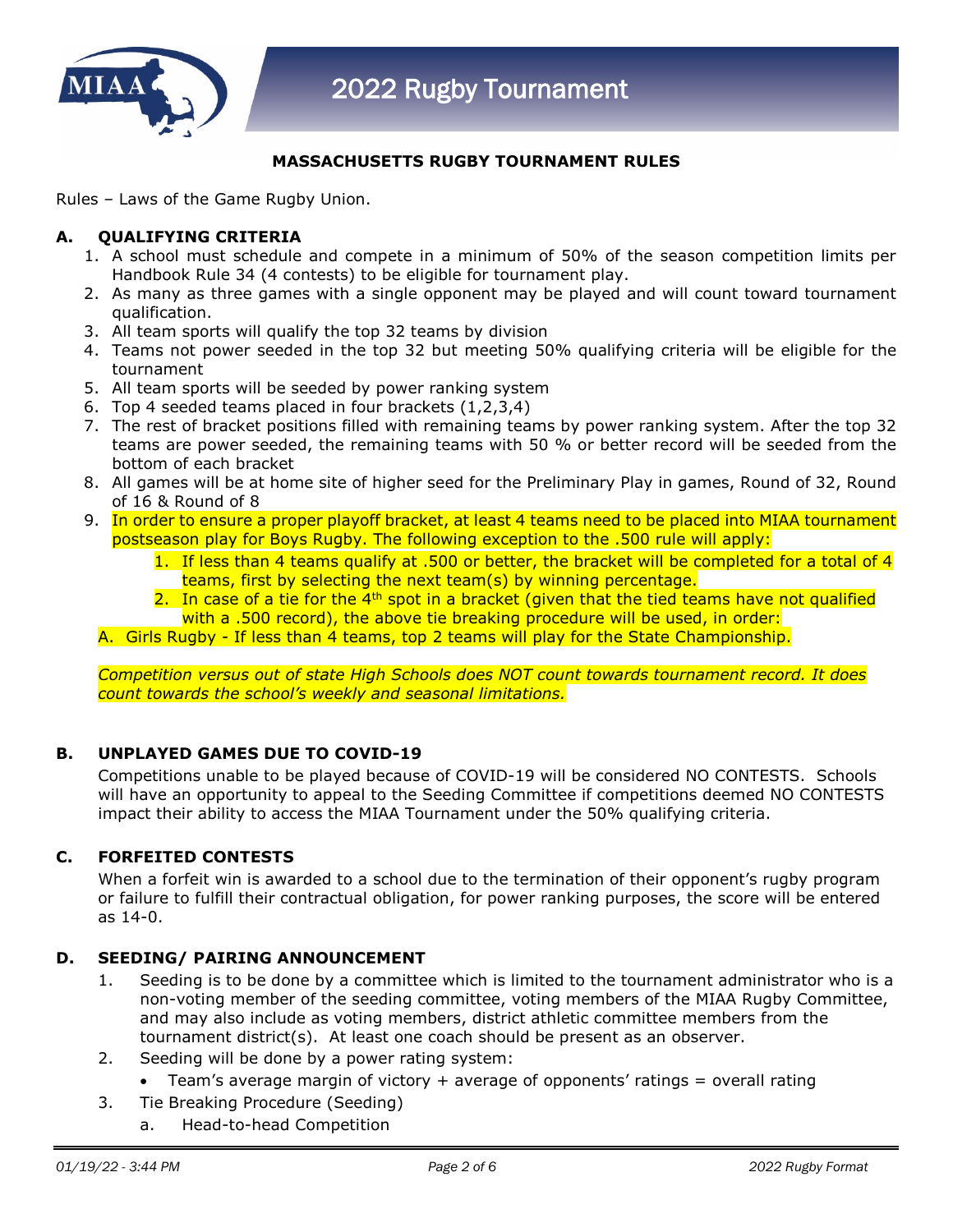

- b. The higher average of each team's opponents' rating, based on the power rating formula.
- c. League Champion
- d. Coin flip
	- Only 2 teams tied use coin flip
	- More than 2 teams, all team names will be put into a hat. Once team name will be drawn – that team wins the tiebreaker. All other remaining teams will return to step 1.

In a tie breaker for tournament seeding every match played including exclusion games, but excluding endowment games are counted.

*Note: If a tie involves multiple teams (more than 2) and a team is eliminated, the procedure starts over at step one with the remaining teams.*

- 4. Pairings and Tournament Information will be available on MIAA website, [http://www.miaa.net](http://www.miaa.net/) throughout the tournament.
- 5. Tournament match results should be called in to the Tournament Administrator by the winning team, as soon as possible, from the game site.

## **E. SITE INFORMATION**

- All games will be at home site of higher seed until the State Finals. for the Preliminary Play-in games, Round of 32, Round of 16, and Round of 8.
- 2. All tournament matches will be played on a field size of a minimum of 55 yards wide and 100 yards long at the Sectional Semi-Finals and Finals as well as the State Semi-Finals and Finals.
- 3. It is recommended that all fields for tournament play have a minimum of 5 yards of surface parallel to the touch lines.
- 4. If home team site is not acceptable the following will apply:
	- Home school AD finds an acceptable site
	- Lower seed will host the game
	- If both sites are not acceptable, Tournament Administrator will place game at an acceptable site within MIAA site policy
- 5. The MIAA will provide sites for State Semi-Finals (round of 4) and State Finals as defined by TMC Site Policy.
- 6. Home field venues must meet the following standards from the MIAA handbook:
	- Condition of playing surface
	- Crowd Control
	- Seating capacity
	- Ticket sales control
	- Locker rooms
	- Acceptable lights for night games

## **F. ASSIGNMENT OF TOURNAMENT GAME OFFICIALS**

- 1. All officials must be enrolled with the MIAA in order to receive a tournament assignment.
- 2**.** Umpires must have officiated a minimum of three (3) MIAA high school games during the regular season.
- 3. Four (4) officials must be assigned for all tournament games, a referee, two assistant referees and a match manager, with the referee as the official timekeeper.

## **G. NUMBER OF PLAYERS**

Maximum size of a tournament team shall be consistent with State Tournament requirements. Match rosters may not exceed 23 players per team. **Front row qualified players must be identified (pg 34-35, Law 3).**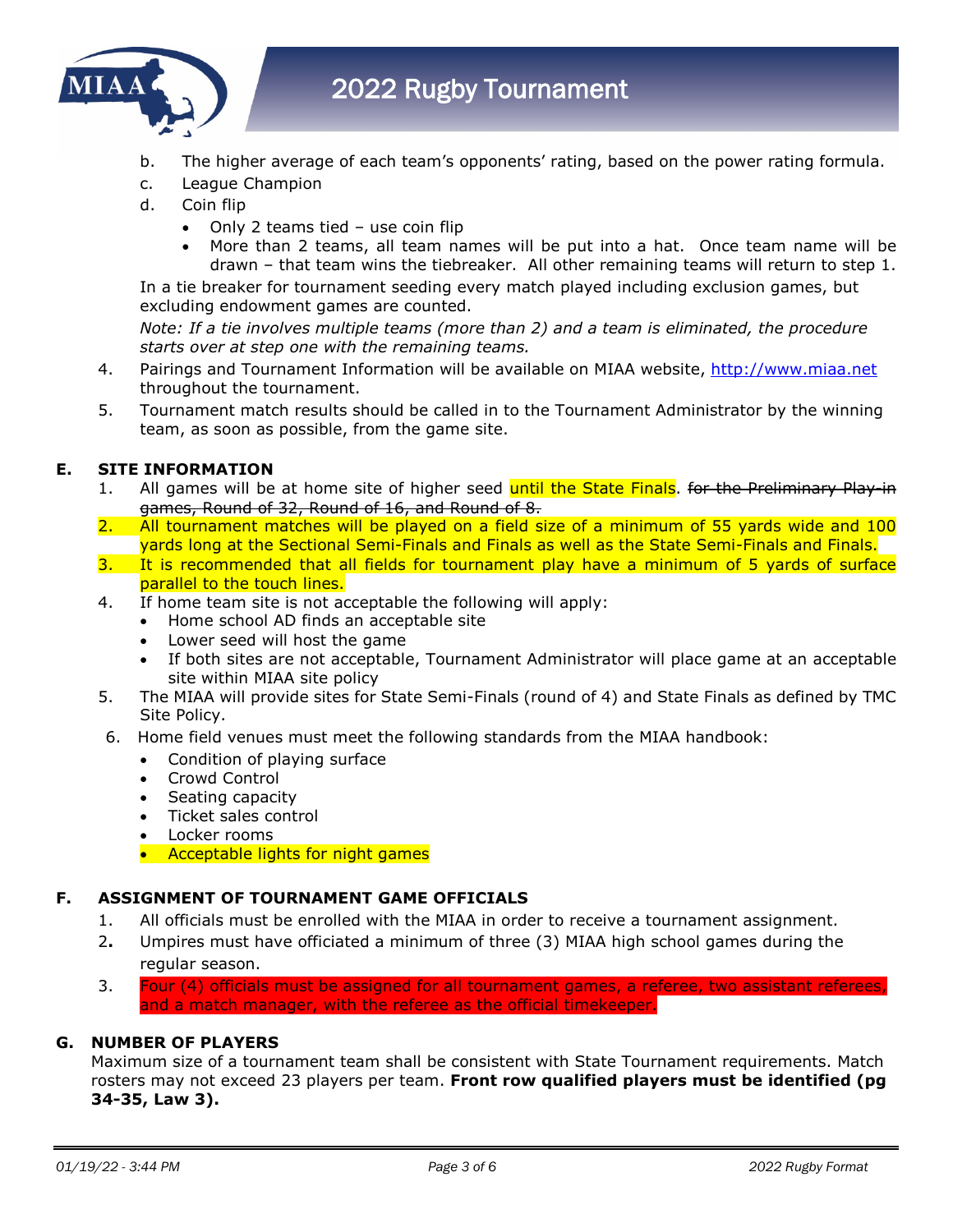

## **H. SUBSTITUTIONS**

When a player has an injury, that player leaves the field of play and may be temporarily replaced. The injured player may return to play as soon as the medical staff has assessed/treated the injury, and cleared the player to return. A player may only be temporarily replaced once during the match, regardless of subsequent injuries. If a player is not available to return to the field of play within 15 minutes (actual time) of leaving the playing area, the replacement becomes permanent. (MIAA Rule 76.1.2)

## **I. GAME BALLS**

For the State Semi-Finals and Finals, the Rugby ball must be a Rhino Vortex Elite match ball (size 5).

#### **J. STARTING TIME**

All tournament games on school days will begin no earlier than 2:30 p.m. and no later than 6:30pm. All times will be set by the home site Athletic Director in concert with MIAA Tournament Administrator.

#### **K. POSTPONEMENT OF GAMES**

Home site Athletic Director and MIAA Tournament Administrator may collectively decide to postpone a game. Postponed games are to be played the following day on the same field, if possible.

#### **L. REGULATION PLAYING TIME**

The time of the game will be two (2) 35-minute halves. There will be no stop time unless indicated by the officials. Half-time will be 5 minutes. Official time is kept on the field by the referee. *Teams will be allowed on the field thirty (30) minutes prior to game time.* 

#### **M. TIE BREAKING METHOD**

- A. When the score is tied at the end of regulation time, the referee will instruct both teams to return to their respective team boxes. There will be a five-minute rest period where teams may confer with their coaches; and the head referee will instruct both teams as to the proper procedure.
- B. Procedure
	- 1. One (1) ten-minute (10) overtime period will be played, which may end in sudden victory (first to score). Possession is to be determined by a coin flip. If the score remains tied after the overtime period, there will be a five-minute rest period and the game will go into kicks
	- 2. Order of kicks will be determined by a coin flip and **all kicks must be drop kicks**. Three (3) kickers representing each team would kick from the 22-meter line (25 yards). **The kickers would have to be on the field at the time of the final whistle.** *Note: The drop kicks are to be 25 yards from the field goal post, thus if game is played on a football field, drop kicks should take place from the 15 yard line.*
	- 3. Teams would alternate kicks until all six kickers (3 per team) had an opportunity. The winner would be the team that had converted the most kicks
	- 4. If after three (3) kickers, per team, the tie is not broken, the three would kick again from 5 meters back (5 yards). If all players miss, the distance is not changed.
	- 5. Teams would then alternate kicks until a winner is found. So team *A* makes first kick, team *B* misses first kick, team *A* wins.
	- 6. Any player who is disqualified, may not participate any further.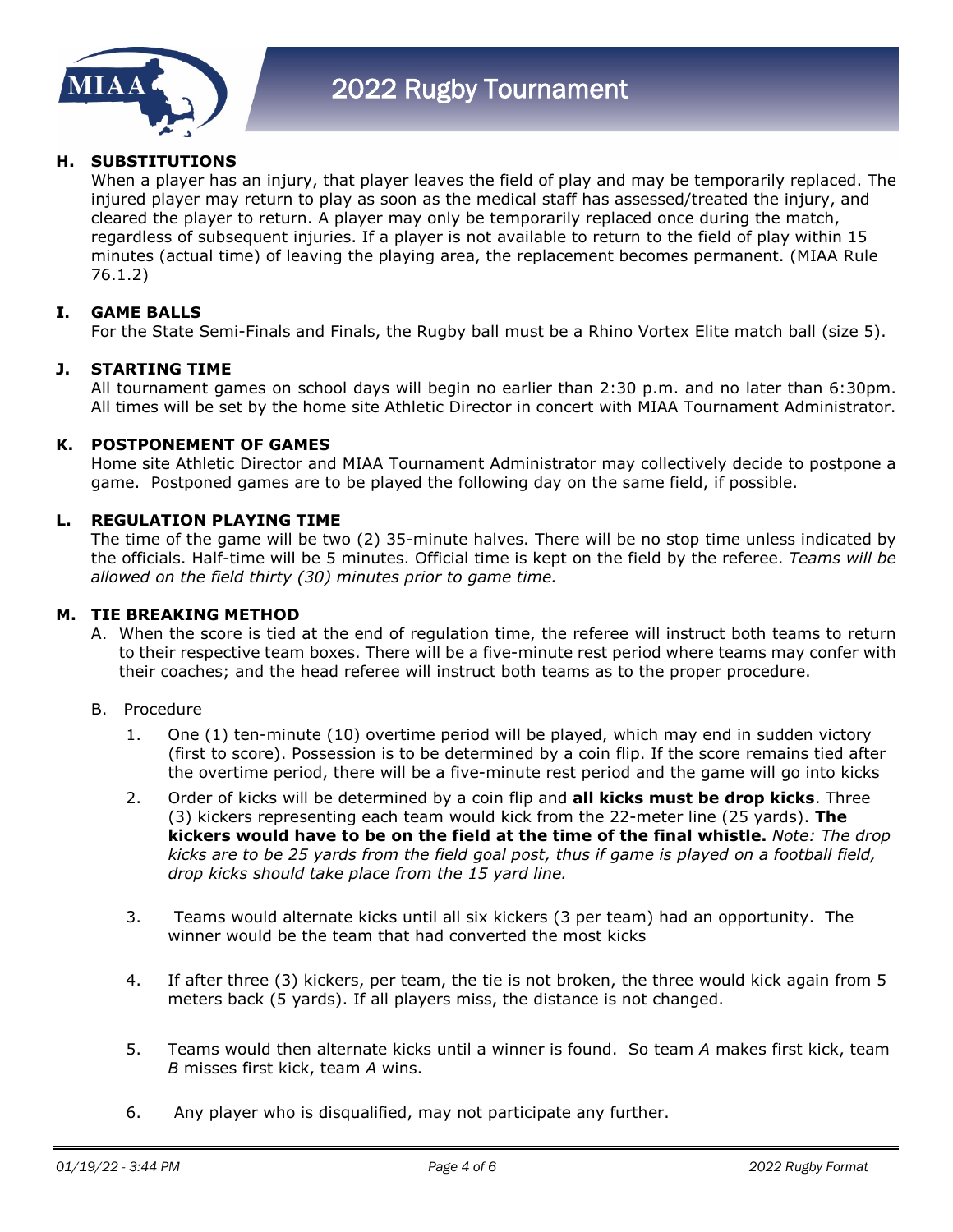

## **N. PLAYERS' CLOTHING/UNIFORM** *(Laws of the Game Rugby Union)*

**Players' must wear their official school uniform.** The sleeve of a jersey must extend at least half way from the shoulder point to the elbow.

- 1. All items of clothing must comply with World Rugby Regulation 12, unless modified by the MIAA. <http://playerwelfare.worldrugby.org/reg12>
- 2. A player wears a jersey, shorts and underwear, socks and boots. The sleeve of a jersey must extend at least half-way from the shoulder point to the elbow.

## 3. **Additional items are permitted. These are:**

- 1. Washable supports made of elasticated or compressible materials.
- 2. Shin guards.
- 3. Ankle supports worn under socks, not extending higher than one third of the length of the shin and, if rigid, from material other than metal.
- 4. Mitts (fingerless gloves).
- 5. Shoulder pads.
- 6. **Mouth guard are required** or dental protector.
- 7. Headgear.
- 8. Bandages, dressings, thin tape or other similar material.
- 9. Goggles (global law trial).
- 10. Studs, including those of moulded rubber, on the soles of their boots.

**\*\* Boys have the option to wear cotton blend long tights, with single inside leg seam under their shorts and socks. Tights must be the same solid color throughout the team.** *(Approved by MIAA Board of Directors 16-0 on 3/7/18).*

#### 4. **In addition, women may wear:**

- 1. Chest pads.
- 2. Cotton blend long tights, with single inside leg seam under their shorts and socks. **Tights must be the same solid color throughout the team.**
- 3. Headscarves, providing they do not cause a danger to the wearer or other players.

#### 5. **A player may not wear:**

- 1. Any item contaminated by blood.
- 2. Any sharp or abrasive item.
- 3. Any items containing buckles, clips, rings, hinges, zippers, screws, bolts or rigid material or projection not otherwise permitted under this law.
- 4. Jewelry.
- 5. Gloves.
- 6. Shorts with padding sewn into them.
- 7. Any item that is normally permitted in law but, in the referee's opinion, is liable to cause injury.
- 8. Communication devices.
- 6. The referee has the power to decide at any time that part of a player's clothing is dangerous or illegal. In this case, the referee must order the player to remove the item. The player must not take part in the match until the item is removed or rendered harmless.
- 7. If, at an inspection before the match, a match official tells a player that an item banned under this law is being worn and the player is subsequently found to be wearing that item on the playing area, that player is sent off for misconduct. Sanction: Penalty.